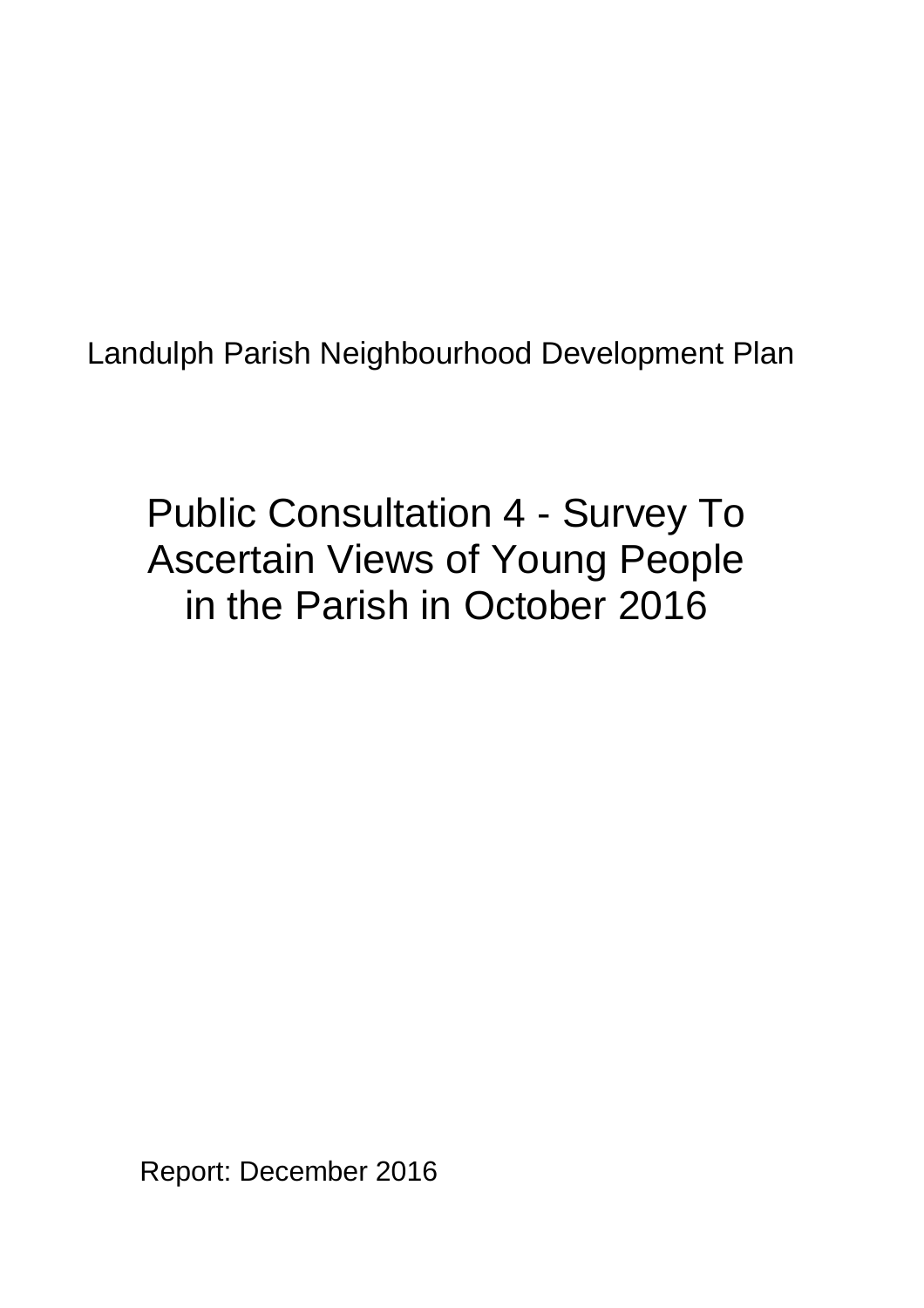Landulph Neighbourhood plan wanted to find out the views of young residents (aged between 11-19 yrs) who lived in Landulph Parish

A questionnaire was devised (this can be seen on [www.landulphplan.org.uk](http://www.landulphplan.org.uk/))

It was delivered to households known to have young residents during October 2016.

Forms were also available on website.

Info also placed on Landulph Plan Facebook page and in the parish newsletter.

17 forms returned out of 40

Summary

The respondents were generally positive about the future of Landulph School.

They were not so positive about the likelihood of their finding work in Landulph.

They wanted housing for local people or anyone who wanted to live here but they were not keen on holiday homes.

The opinions of where houses will be built and how many was varied.

In the comments section they wanted public transport and facilities that would enable them to do things together.

## Results

What do you think Landulph, Cargreen and the rest of the Parish will look like when you are 25?

The same **5**

Bigger **12**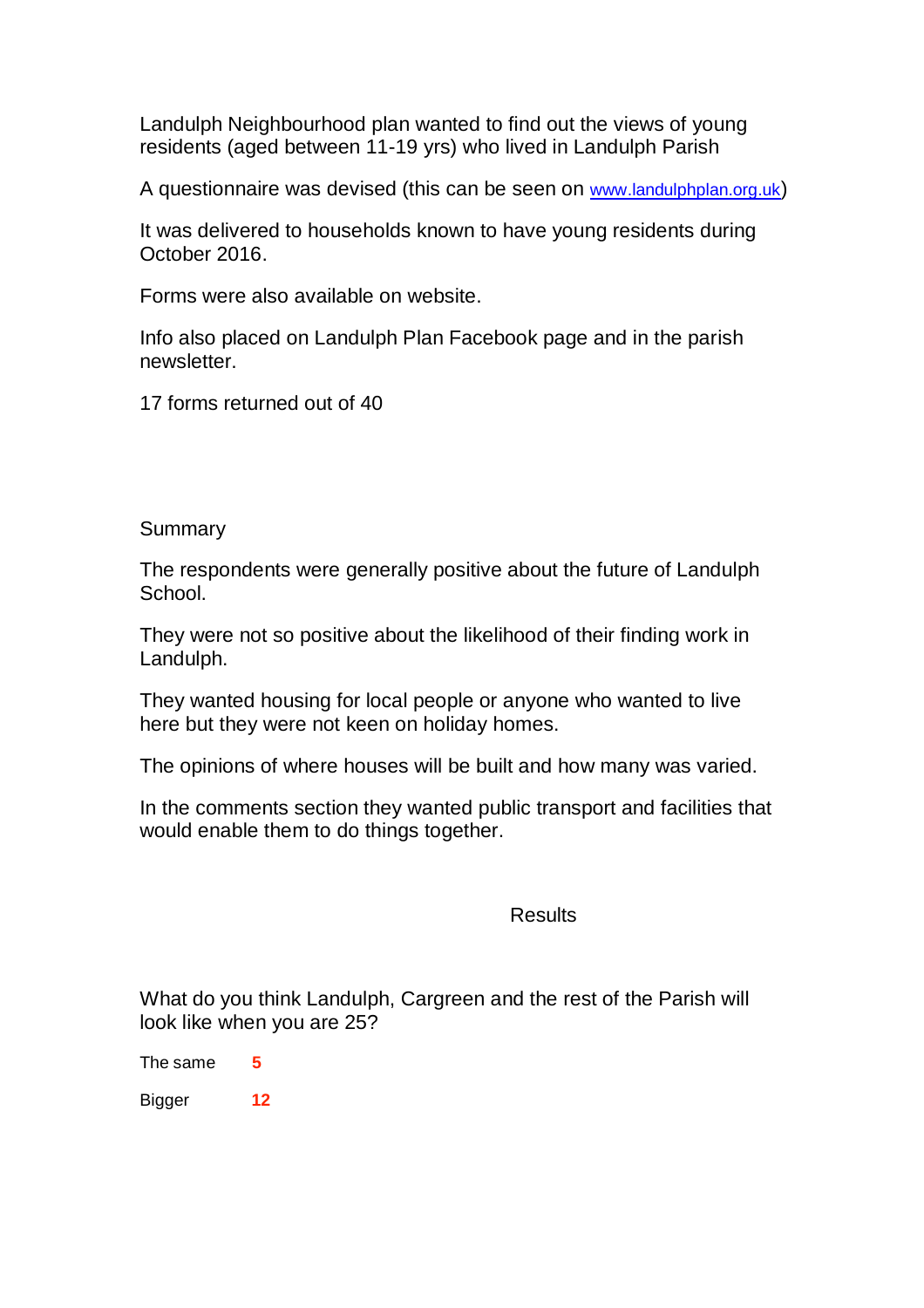2. Do you think Landulph Primary School will still be here when you are 25?

Yes **15**

No 2 If no, please explain why

Barriers to housing will prevent family moving in

Because it needs more pupils

3. If there are new houses where do you think they will be built?

| Near to existing houses    | 8 |
|----------------------------|---|
|                            |   |
|                            |   |
|                            |   |
| All together, as an estate | 6 |
|                            |   |
|                            |   |

Scattered through the parish **5**

4. How many new houses do you imagine will have been built here by the time you are 25?

None

| between 1 and 10  | 5  |
|-------------------|----|
| between 10 and 30 | 11 |
| more than 30      |    |

5. If you don't think any new houses should be built here, why not?

it would spoil the countryside **4**

| no public transport                           |   |  |
|-----------------------------------------------|---|--|
| too far away from a town and facilities       | 3 |  |
| a lack of demand                              |   |  |
| other - please say why Other (please specify) |   |  |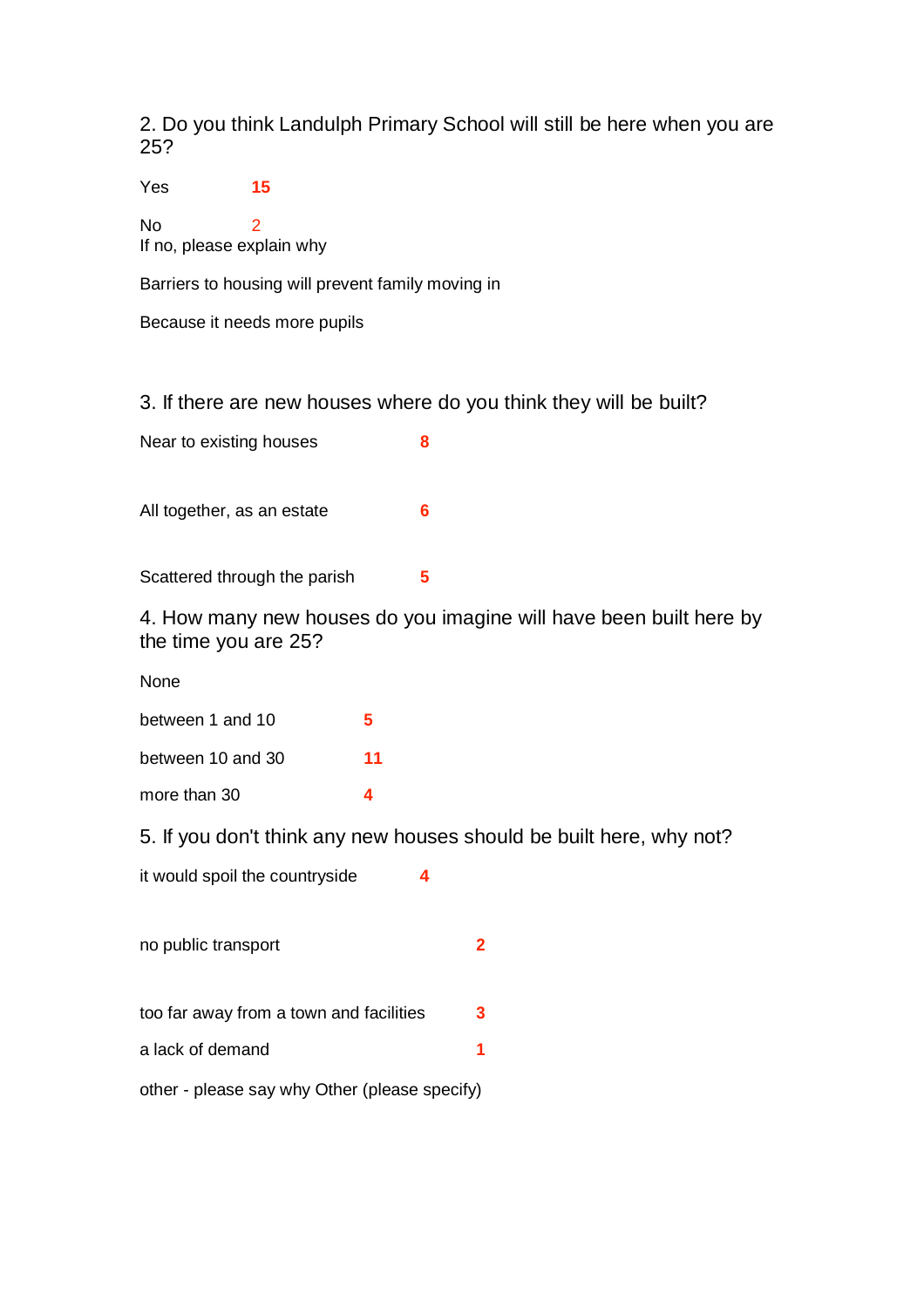## 6. If more houses are built who should they be for?

|                               | Yes | No |
|-------------------------------|-----|----|
| local people                  | 14  |    |
| holiday homes                 | 4   | 8  |
| anyone who wants to live here | 13  | 2  |

## 7. If you could choose where to live now where would it be?

| Cargreen                     |                              |
|------------------------------|------------------------------|
| Elsewhere in Landulph Parish | 3                            |
| Saltash<br>Plymouth          | 4<br>$\overline{\mathbf{2}}$ |
| Callington                   | 1                            |
| Somewhere else -             |                              |

I

please say where would you choose to live Australia, Uganda, another country

## 8. Would you like to work and/or live in the parish when you are an adult?

|                                                                     | Yes |
|---------------------------------------------------------------------|-----|
| No                                                                  |     |
| I would like to work here<br>16                                     |     |
| I think it would be easy to get a job here<br>16                    |     |
| It would not be easy to do the sort of work I want to do here<br>5  | 12  |
| I would like to live and work here<br>13                            | 1   |
| I would like to live here if I was working in a different area<br>6 | 9   |